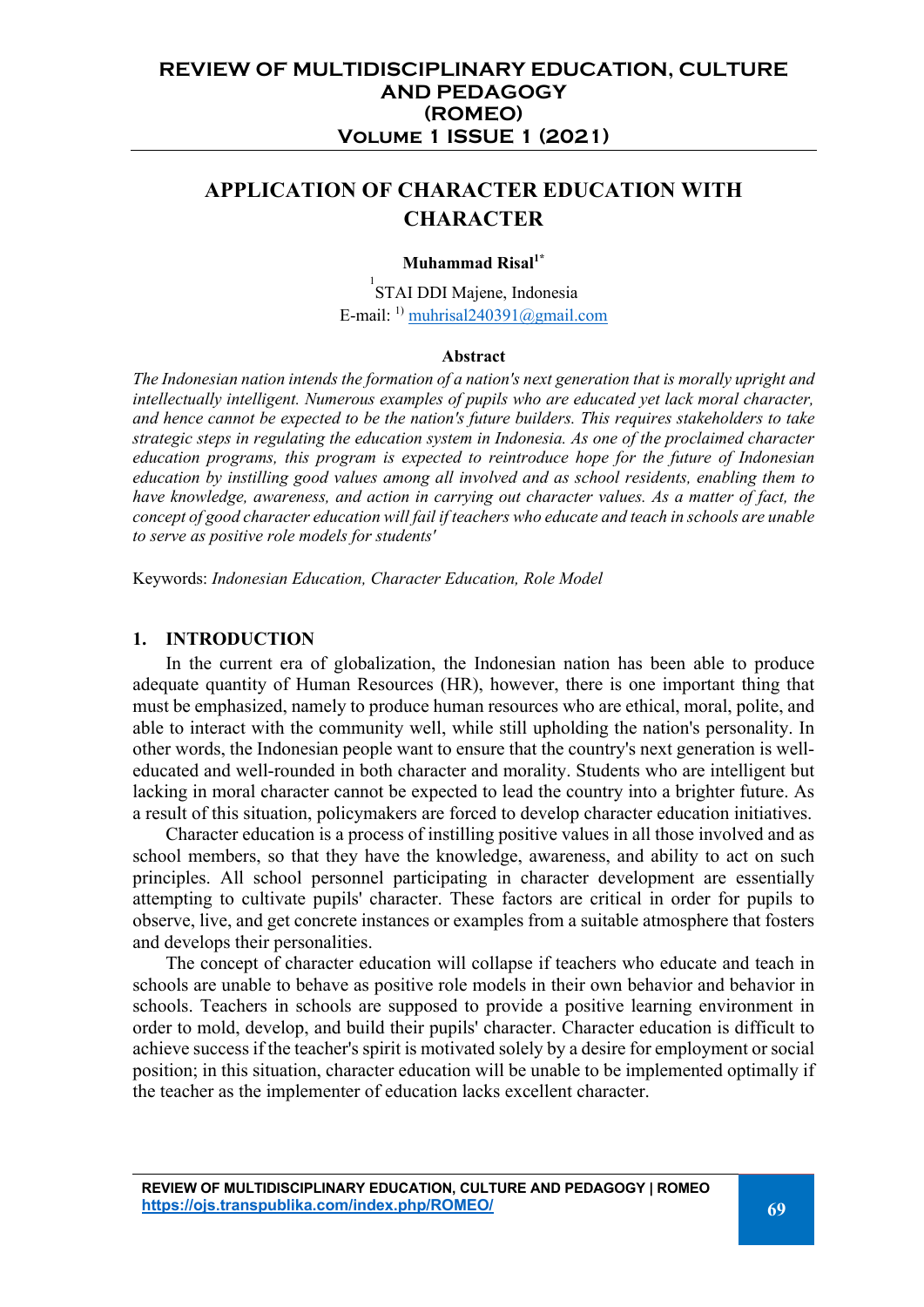### **2. DISCUSSION**

#### **2.1. Definition of Character Education**

According to Megawangi Ratna (2004) Character education is a system for determining and teaching virtues such as self-control, respect for others, stewardship of the environment, and pride in one's legacies. However, the development of a person's individual character can only be done in the context of the relevant social and cultural context in which they live. That is to say, pupils' social, cultural, and national identities can still be cultivated in the classroom without removing them from their current context. Pancasila is the nation's social and cultural environment, thus cultural and character education is to instill Pancasila principles in the self of education through soul, mind, and physical education.

According to the Ministry of National Education (Depdiknas) (2010), character education is everything the teacher does, which is able to influence the character of students. Teachers help shape the character of students. This includes examples of how the teacher behaves, the way the teacher speaks or conveys the material, how the teacher is tolerant, and various other related matters. Based on the grand design developed by the Ministry of National Education, psychologically and socio-culturally, character formation in individuals is a function of all individual human potentials (cognitive, affective, active, and psychomotor) in the context of socio-cultural interactions (in family, school, and community) and lasts a lifetime.

Therefore, it can be concluded that character education is a process of changing the character, psychology, morals, character of a person or group of people to become adults (whole humans/*insan kamil*).

#### **2.2. Character of an Educator**

Teachers in the era of globalization are required to be able to equip students with commendable character values which are not enough just to be conveyed, but through habituation and example. This is because various advances in today's modern era are very easy to influence and shift the values of good character from students to characters that are no longer suitable for eastern culture. According to Sulistiani and Sukarman (2020) the task of the teacher is not only transfer of knowledge, but also transfer of value and transfer of skills. Thus, the goal of national education to realize Indonesian people as a whole through heart, thought, taste, and exercise so that students have competitiveness in facing global challenges will be achieved.

Character is a quality or trait that remains continuous and eternal which can be used as a characteristic to identify a person, an object or event. Uzer Usman (2001) also said that the teacher is a position or profession that requires special skills as a teacher. This work cannot be done by people who do not have the expertise to carry out activities or work as teachers. People who are good at speaking in certain fields cannot be called teachers. To become a teacher, special requirements are needed, especially as a professional teacher who really masters the intricacies of education and teaching with various other knowledge that needs to be fostered and developed through a certain period of education or pre-service education.

Moreover, Muchlas Samani and Hariyanto (2013) revealed that there are various characters that must be possessed which are sourced from the Qur'an and or the Hadith of the Prophet SAW, including: 1) Maintaining self-respect; 2) Diligent work looking for sustenance; 3) Stay in touch, maintain communication; 4) Communicate well and politely,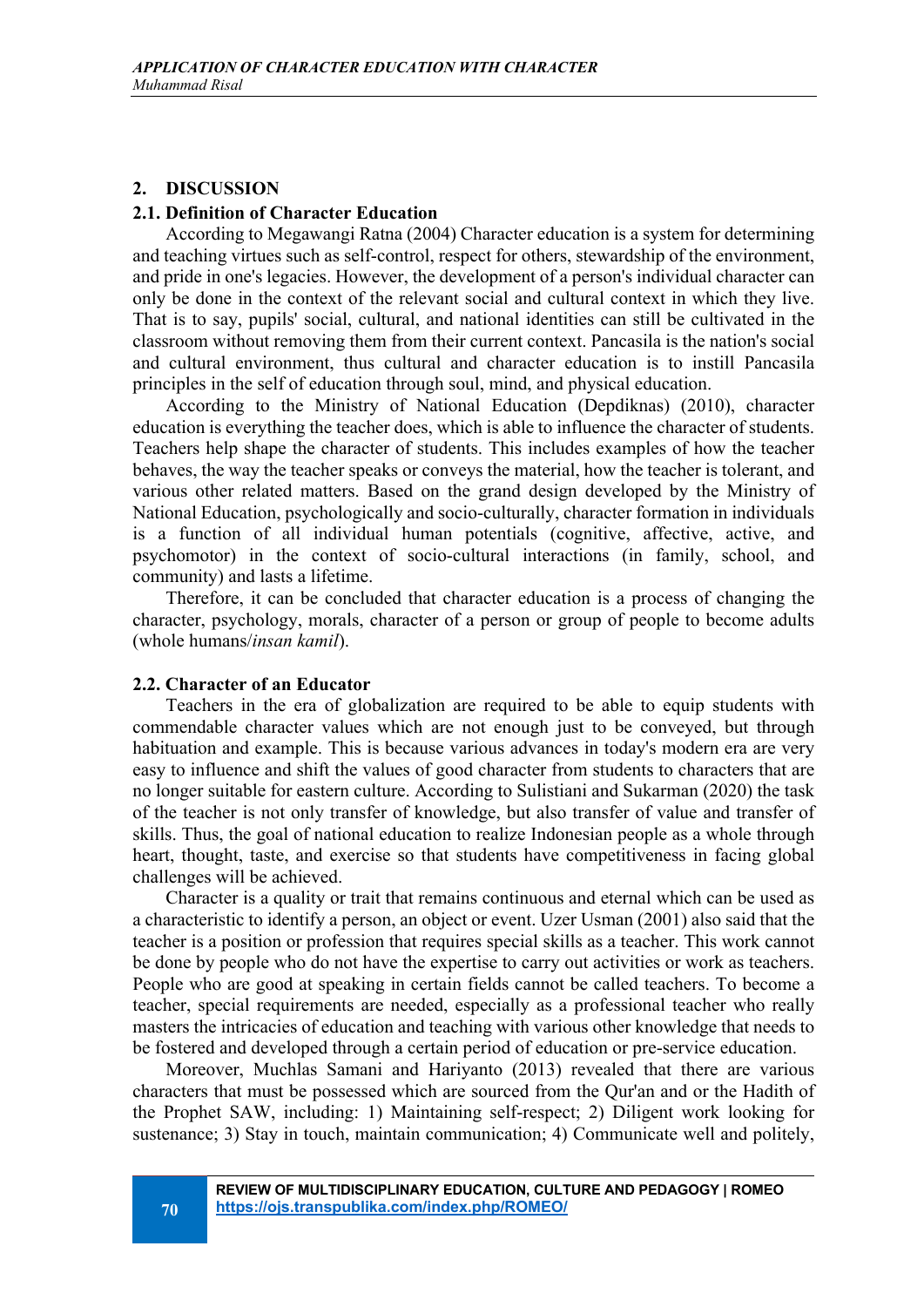# **REVIEW OF MULTIDISCIPLINARY EDUCATION, CULTURE AND PEDAGOGY (ROMEO) Volume 1 ISSUE 1 (2021)**

likes to give greetings; 5) Honest, not cheating, keeping promises, and trustworthy; 6) Do justice, help each other, love one another, and love one another; 7) Patient and optimistic; 8) Love and respect for parents, do not cheat; 9) Forgiving and generous; 10) Empathy, compassion as a manifestation of goodness; 11) Speaks the truth, not lie; 12) Always be grateful; 13) Not arrogant and haughty; 14) Noble character (morals); 15) Do good in all things; 16) Have shame and faith; 17) Say good or be silent; 18) Consistent, istiqamah; 19) Be steadfast, do not despair; 20) Responsible; 21) Peace-loving.

According to Zulkifli & Indah (2015) good teacher characteristics are:

- 1. Understanding and respecting students, teachers must be able to understand students who have potential, not as empty bottles. Teachers must be democratic, not authoritarian
- 2. Mastering the subject matter given. A teacher must master the subject matter not only in the cognitive aspect but also in the value and its application to human life.
- 3. Adjusting lesson materials to the individual abilities of students. The teacher must adjust the lesson material to the average ability of students, there are fast, medium, and slow students in learning. A teacher must also pay attention to the individual differences of students, including their talents and abilities
- 4. Enabling students in terms of learning. A teacher should avoid the D4 way of teaching (come, sit, listen and be quiet). Teachers must provide opportunities for students to be active in the classroom.
- 5. Giving understanding and not just with mere words:
	- a) Provide direct understanding by introducing the object, then the understanding, and then the child can formulate that understanding in his own words
	- b) Using teaching aids in the learning process
	- c) Teachers should avoid verbalism or knowing words but not knowing their meanings
- 6. Connecting lessons to student needs
	- a) Explain or show the benefits contained in the lesson material being taught
	- b) Teaching learning materials needed or felt useful for students
- 7. Has a specific purpose with the learning materials provided
	- a) Understand the various levels of educational goals, ranging from national, institutional, curricular educational goals to instructional goals
	- b) Shows the goals to be achieved in the learning process
- 8. Not bound by one textbook. Texts should be viewed as minimal learning material and not the only source used by teachers, including sources from the internet and encyclopedias.
- 9. Not only teaching in the sense of conveying knowledge but always developing the child's personality. Not only prioritizing the achievement of intellectual intelligence but also emotional and other intelligences. Includes cognitive, affective and psychomotor aspects
- 10. Have good classroom management skills. A good teacher has good classroom management skills and can ensure good student behavior, when students learn and work together effectively, instilling respect for all components in the classroom.
- 11. Can communicate well with parents. A good teacher maintains open communication with parents and keeps them updated on what is going on in the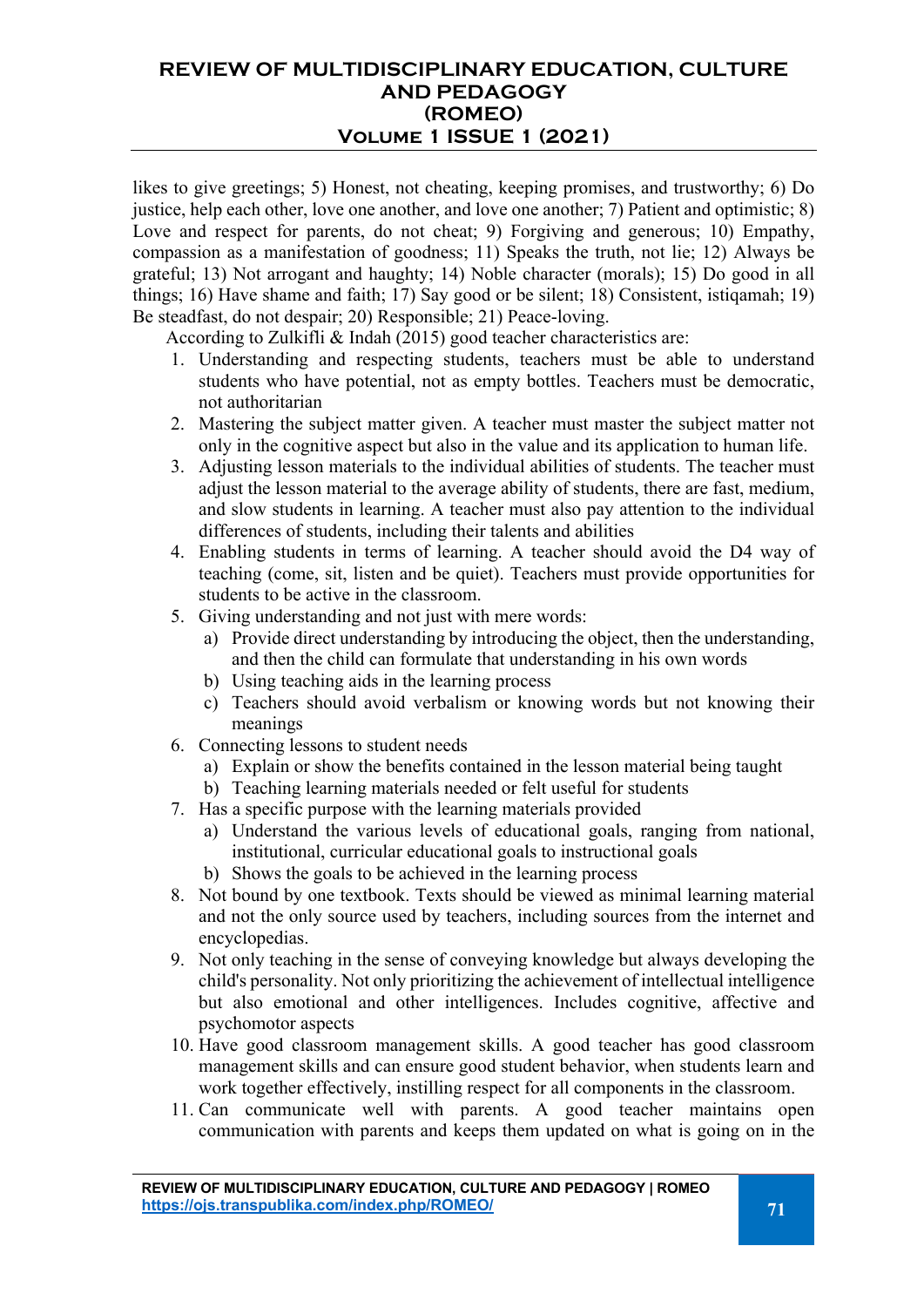classroom in terms of curriculum, discipline, and other issues. They make themselves available to phone calls, meetings, or emails.

#### **2.3. Implementation of Character Education with Character**

According to Sutarjo Adisusilo (2014), character becomes an identity, a feature, and even a permanent trait. So character is a set of values that have become a habit of life so that it becomes a permanent trait in a person, for example hard work, unyielding, honest, simple, and others. It is by this character that the quality of a person is measured. Moreover, here are four basic characteristics of character education. First, the interior regularity in which every action is measured against a set of values. Values become the normative guidelines for every action. Second, coherence that gives courage, which makes a person firm in principle, not easily swayed by the situation. This coherence is the basis that builds trust in each other, without coherence, one's credibility will collapse. Third, Autonomy means that someone internalizes values from the outside so that they become personal values, become inherent traits through free decisions without coercion from others. Fourth, firmness and loyalty. Persistence is a person's resistance to covet what is considered good, and loyalty is the basis for respect for the chosen commitment.

In order for the implementation of character education to run effectively, Thomas Lickona (2012) has developed 11 (eleven) principles for effective character education, namely: 1) Character education must promote ethical core values as the basis for the formation of good character; 2) Character must be understood comprehensively including in thoughts, feelings, and behavior; 3) Effective character education requires a genuine and proactive approach and promotes core values in all phases of school/campus life; 4) The school/campus must be a caring community; 5) Provide opportunities for students to take moral action; 6) Effective character education must be complemented by a meaningful and challenging academic curriculum that values all learners and helps them to achieve success; 7) Character education must really try to develop students' personal motivation; 8) All staff must be a learning community and a moral community that all share responsibility for the ongoing character education, and strive to develop the same core values that guide character education for students; 9) Implementation of character education requires the necessary moral leadership for both staff and students; 10) Schools must recruit parents and community members as full partners in character building efforts; 11) Evaluation of character education must also assess the character of the school, assess the function of school staff as character educators, to assess how students manifest good character.

Furthermore, Hendriana & Arnold Jacobus (2017) states that the implementation of Character Education is carried out by habituation of character in schools as follows:

- 1. Religious: a) praying before and after lessons, b) celebrating religious holidays, c) providing opportunities for all students to worship.
- 2. Honest: a) providing facilities where lost items are found, places for announcements of found or lost items, b) transparency of financial reports and periodic class assessments, c) prohibition of cheating.
- 3. Tolerance: a) providing equal services to all class members without discriminating against ethnicity, religion, race, class, social status, and economic status, b) providing services to children with special needs, c) working in different groups.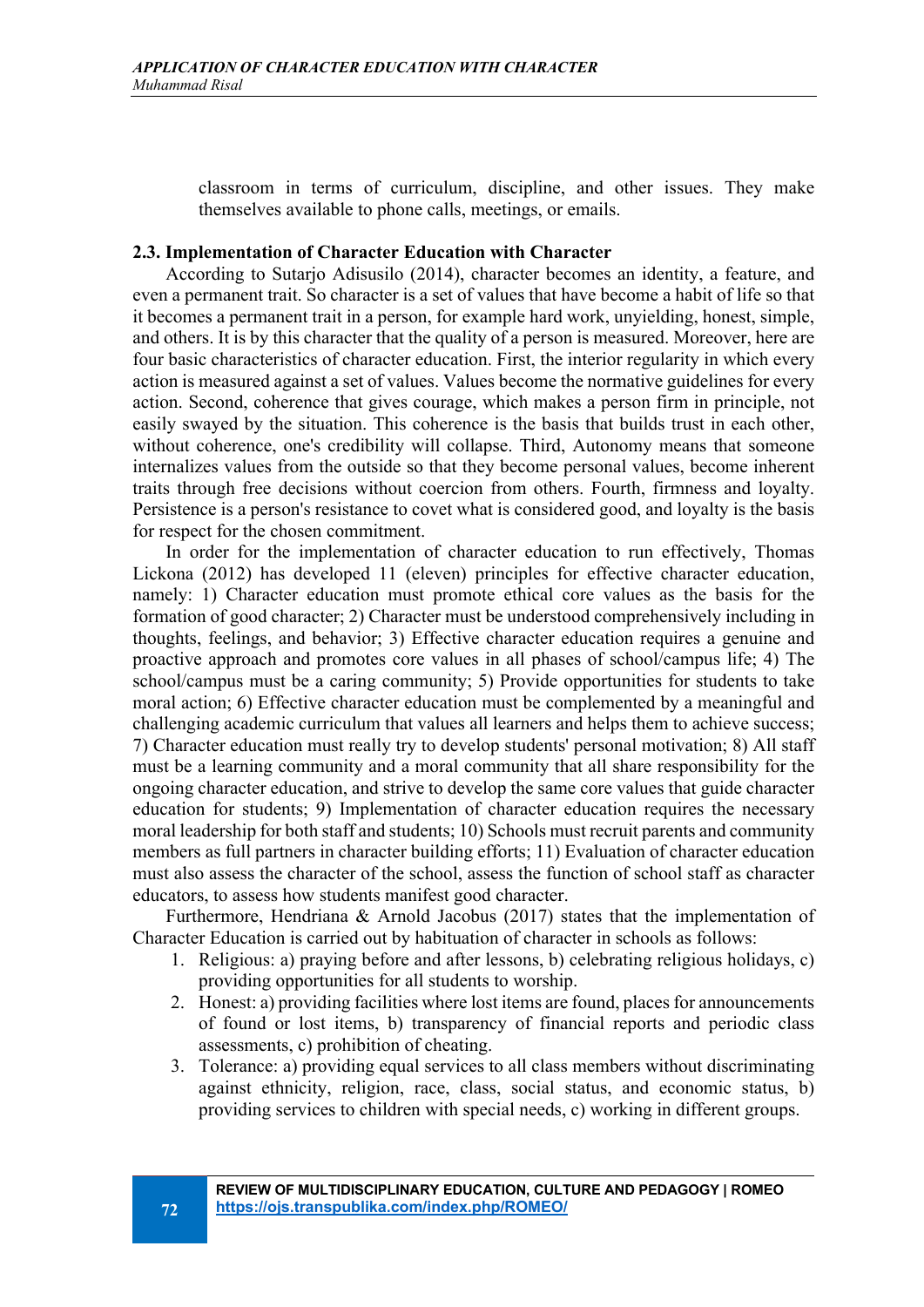# **REVIEW OF MULTIDISCIPLINARY EDUCATION, CULTURE AND PEDAGOGY (ROMEO) Volume 1 ISSUE 1 (2021)**

- 4. Discipline: a) having attendance records, b) giving awards to disciplined school members, c) having school rules, d) enforcing rules by giving fair sanctions for violators of the rules, e) getting used to being present on time.
- 5. Hard Work: a) creating an atmosphere of healthy competition, b) displaying slogans or mottos about working and studying hard, c) creating conditions for work ethic, never giving up, and learning endurance.
- 6. Creative: a) creating learning situations that foster creative thinking and acting, b) giving tasks that challenge the emergence of new works, both authentic and modified.
- 7. Independent: creating a school atmosphere that builds the independence of students.
- 8. Democracy: a) make decisions together through deliberation and consensus, b) open class management elections, c) implement dialogical and interactive learning models.
- 9. Curiosity: a) creating a class atmosphere that invites curiosity, b) available communication or information media.
- 10. National Spirit: a) conducting routine school ceremonies, b) holding ceremonies for national holidays, c) organizing national hero day commemorations, d) having a program to visit historical places, e) participating in competitions on national holidays, f) working the same as classmates with different ethnicity, socioeconomic status.
- 11. Respect fot the Motherland: a) using domestically made products, b) providing information about Indonesia's natural and cultural wealth, c) using good and correct Indonesian language, d) displaying photos of the president and vice president, state flags, state symbols, maps of Indonesia, pictures of Indonesian people's life (images of traditional clothes, traditional dances, traditional houses, traditional weapons, and traditional musical instruments).
- 12. Appreciating Achievements: a) awarding students' work, b) displaying signs of Character Habits of Ideas.

## **3. CONCLUSION**

Character education is a process of instilling positive values in all those involved and as school members, so that they have the knowledge, awareness, and ability to act on such principles. The concept of character education will fail if the teachers who educate and teach in schools are unable to behave as positive role models in their own behavior and behavior in schools.

#### **REFERENCES**

Adisusilo, S. (2014). Pembelajaran Nilai-Nilai Karakter, Jakarta: PT. *RajaGrafindo Persada*.

Ministry of national Education (Depdiknas). (2010). *Model Pembelajaran IPS*. Pusat Kurikulum Baltibang Depdiknas.

Hariyanto, & Samani, M. (2013). Konsep dan Model Pendidikan Karakter. *Bandung: PT. Remaja Rosdakarya*.